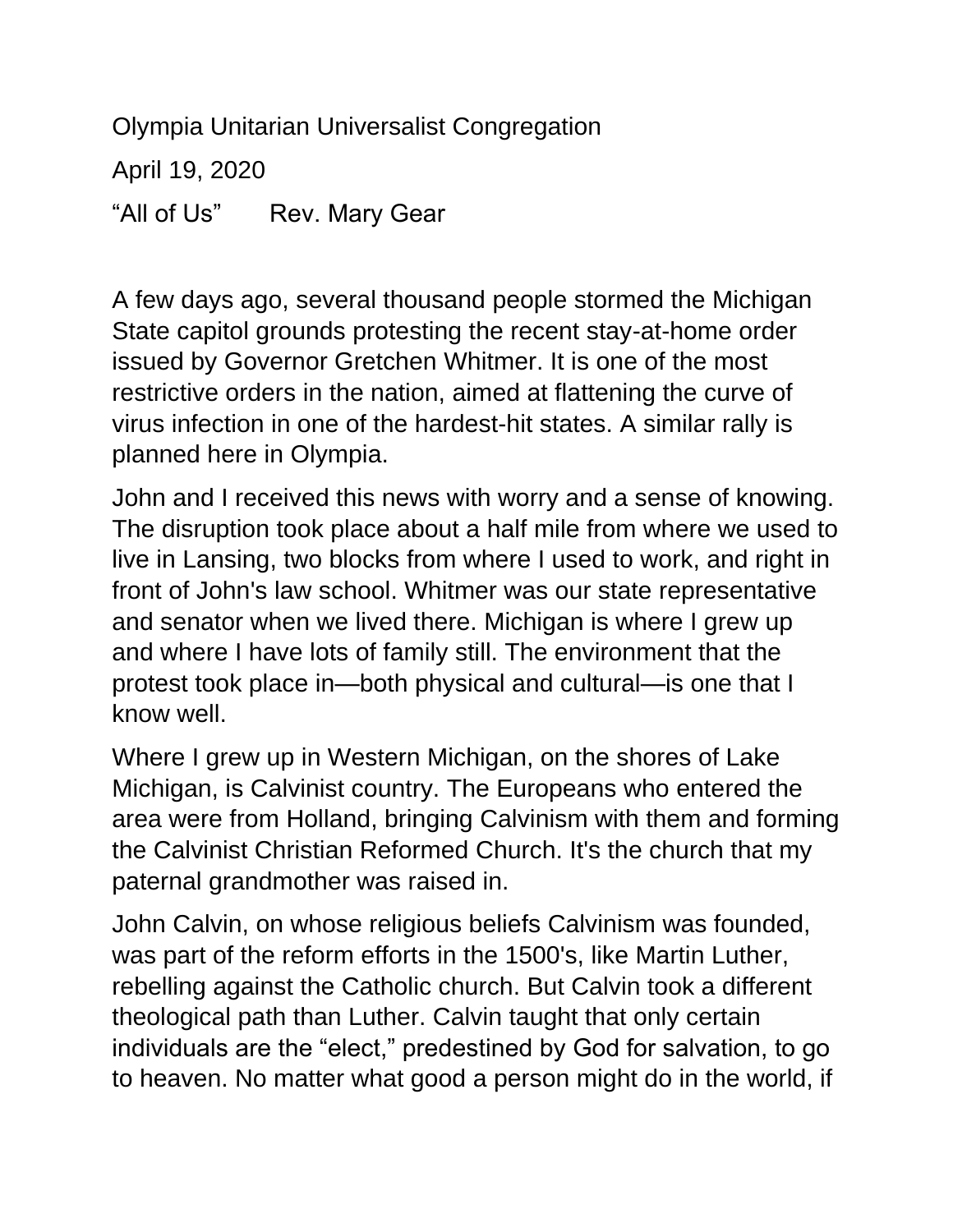they were not favored by God, they would not go to heaven. The people who receive the gift of salvation from God express it by doing good and by doing well. The elect are favored and so express that favor to others. In this theology, it is important to respect the personal conscience of individual members who feel they are led by God in the form of the Holy Spirit.

In our Unitarian Universalist history, Calvin is important because he and Michael Servatus were public voices of different theologies back in that important time of reform. We claim Servetus in our faith tradition's lineage because he argued against the trinity (against God as three--Father, Son and Holy Spirit—that's the Unitarian part) and against predestination, claiming that God would not condemn anyone who had performed good in the world, that salvation is for everyone (that's the Universalist part). The feud between Calvin and Servetus was long and public. Calvin encouraged and supported the official labeling of Servetus as a heretic, which led to Servetus' imprisonment and execution in 1553. He was our first Unitarian Universalist martyr.

So, why am I talking about ancient history right now? The tension is the same now as it was then and was before then from the beginning of human civilization: the tension between the individual and the communal.

It is not lost on me that this Unitarian Universalist minister, whose theology is all about interdependence and connection, grew up in an environment steeped in the theology and practice of Calvinism, even if it isn't recognized as that by many anymore. The feud lives on.

Years ago, anthropologist Margaret Mead was asked by a student what she considered to be the first sign of civilization in a culture,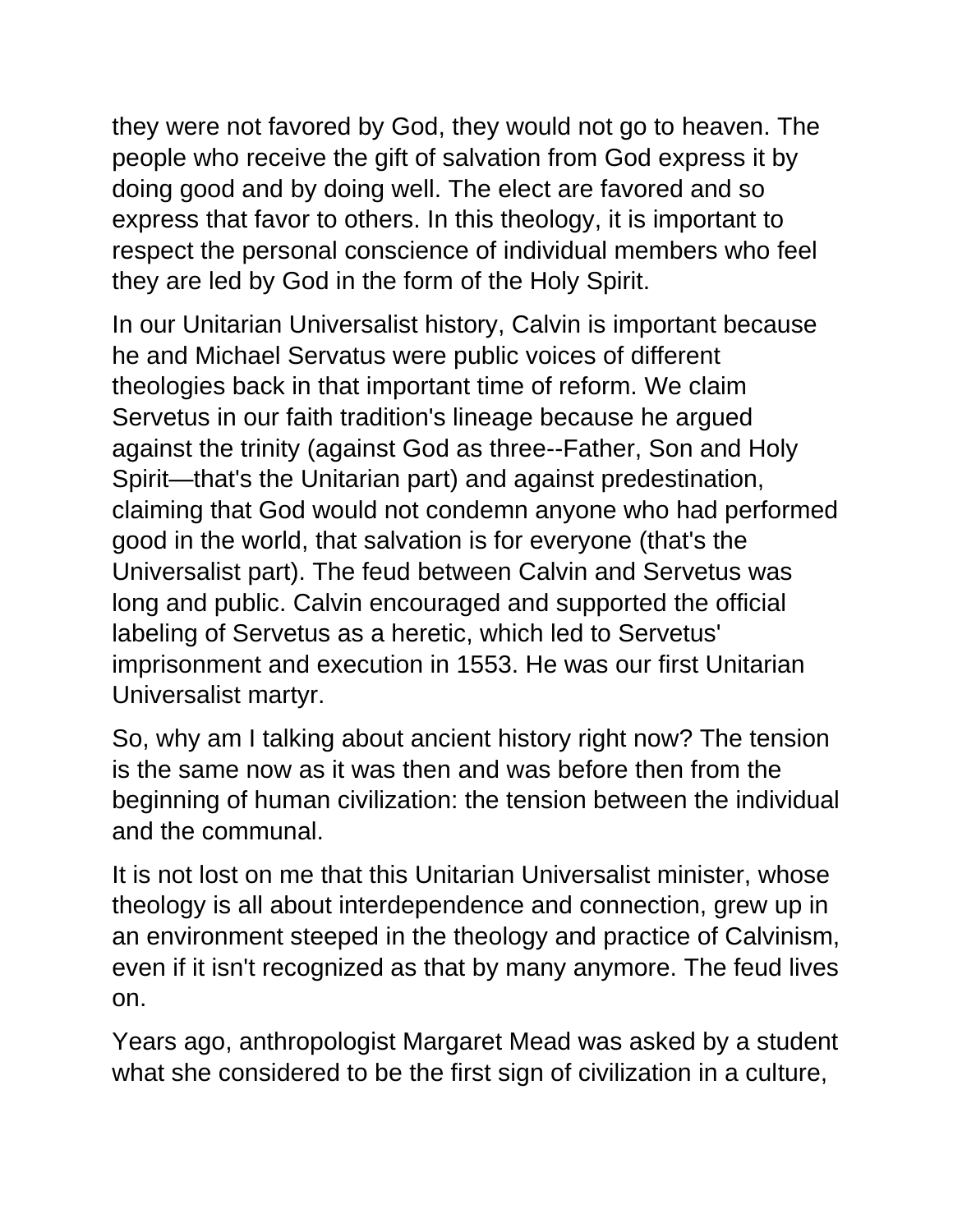expecting Mead to talk about tools like fishhooks or clay pots or grinding stones.

But instead Mead said that the first sign of civilization in an ancient culture was a femur (thighbone) that had been broken and then healed. Mead explained that in the animal kingdom, if you break your leg, you cannot run from danger, get to the river for a drink, or hunt for food. No animal survives a broken leg long enough for the bone to heal.

A broken femur that has healed is evidence that someone took the time to stay with the one who fell, bound up the wound, carried the person to safety, and tended the person through recovery. Meade said that helping someone else through difficulty is where civilization starts.

Those who protested in Lansing last week were there because they believe that their individual freedoms have been unjustly restricted. The "Don't Tread on Me" flag gave a very clear message that each individual was able to make their own decisions about their own safety, and that power doesn't belong to anyone else. As we say in my family, "You're not the boss of me!" And, the presence of confederate flags and weapons gave the message that those with power have no intention of sharing it or having it curbed in any way, even if it means less or no freedom for others. The texts from the president yesterday further encouraged the idea that liberation means doing whatever you want whenever you want.

Most of the protestors observed the social distancing guidelines and stayed in their cars. The protest organizers asked everyone to be safe and keep their distance. The ones who didn't, made the news; the ones who stormed the capitol steps as a mob and blocked the road to the hospital so ambulances couldn't get through.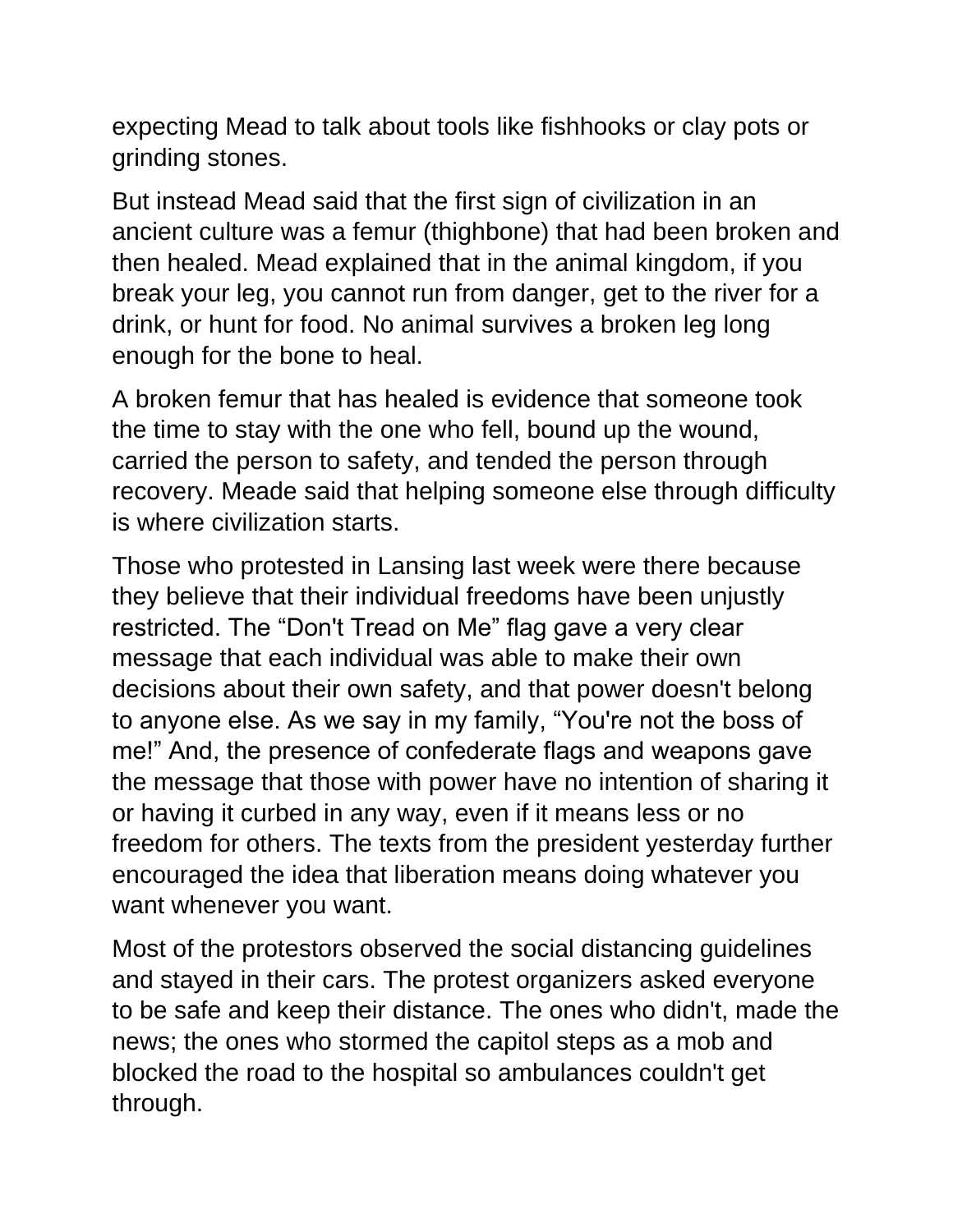Gov. Whitmer responded to the protesters by acknowledging the tension and setting boundaries. While she was disappointed to see people congregating outside without wearing masks, she said "I respect your opinions. I just urge you, don't put yourself at risk and don't put others at risk either." Whitmer said that the rally endangered people, naming the "sad irony" that the protest may lengthen the time needed for a stay-at-home order.

Whitmer named that we are free to speak our truth as we know it, but we are not free to harm ourselves or others. Liberation doesn't mean doing whatever we want whenever we want. This can be a hard lesson to learn, and some resist it for their entire lives. Whenever more than one of us gather, we negotiate how we will be together, sometimes formally with laws and rules, sometimes informally with norms. Unitarian Universalists call our agreements covenants. We don't always keep our covenants, but we always make them and seek to repair them when they are broken.

I have been reflecting on the ironies and paradoxes of this time. The paradox that the best way to care for those we love is to stay away from them, to keep our physical distance. Our physical safety, and the safety of others, depends on physical isolation. When our anxiety and worry is high and we need each other most, we have to keep our distance. When we most want to reach out and hug someone, we reach out virtually.

The paradox that we are asked to choose to limit our personal freedoms in service to the greater good. We limit our individual behavior so that others can be free from illness and death, worry and fear.

It is an irony that, in this month of stay-at-home orders here and around the world, the spiritual theme we've been exploring is liberation, a setting or becoming free.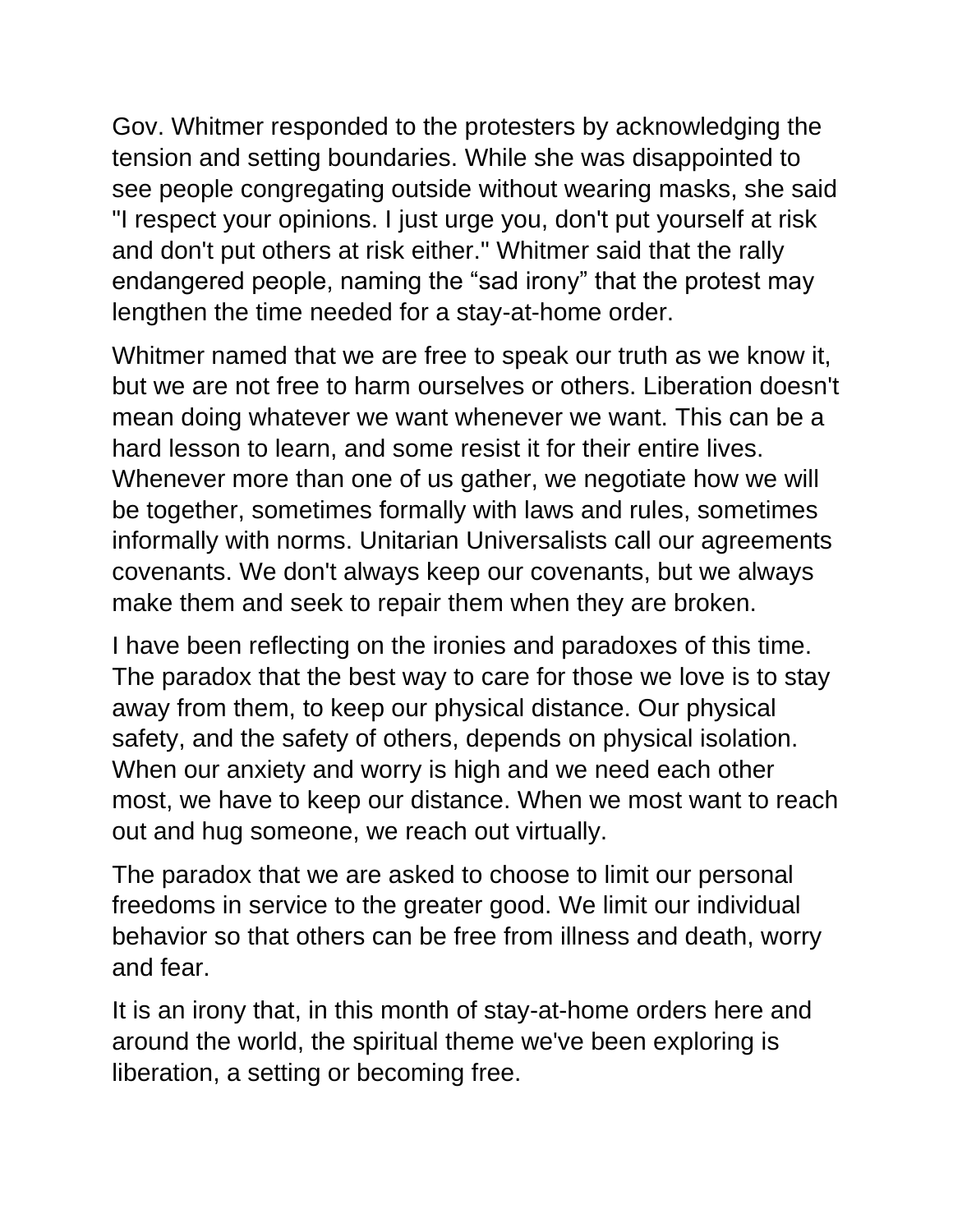It may be true that all theology comes from reaction to or tension with what came before. The theological push in the last century was against both conservative and liberal theology to create liberation theology. Liberation theology asserts that liberation means the transformation of social existence, transforming all social, economic, political, and educational systems toward justice. And, the theology part is that liberation is a religious or spiritual quest.

Religion is a tool that can be used to safeguard the status quo and justify oppression. Or it can be used to challenge the status quo and demand justice. Liberation theology says that true religion demands an effort to envision a society that promotes justice and freedom for all.

So, in this time when everything is upside down and all shook up, perhaps this is the perfect time to contemplate liberation as a spiritual practice.

How do you understand the relationship between individual freedom and the greater good?

What do you think liberation or collective liberation would be like?

What does it mean to live with justice and in freedom?

Some activists are saying that this current crisis is a dress rehearsal for what is coming—the climate crisis. This larger crisis will call on our collective action in an even greater way and will ask us to consider what liberation looks like, not just for humans, but for all life. As we heard in our story, we have much to learn from our animal cousins. Just like COVID-19 requires us to stay home even if we are well so we don't infect others, climate change will require all of us to make changes for the common good. So, we have to figure this out: The individual and the communal, our interdependence.